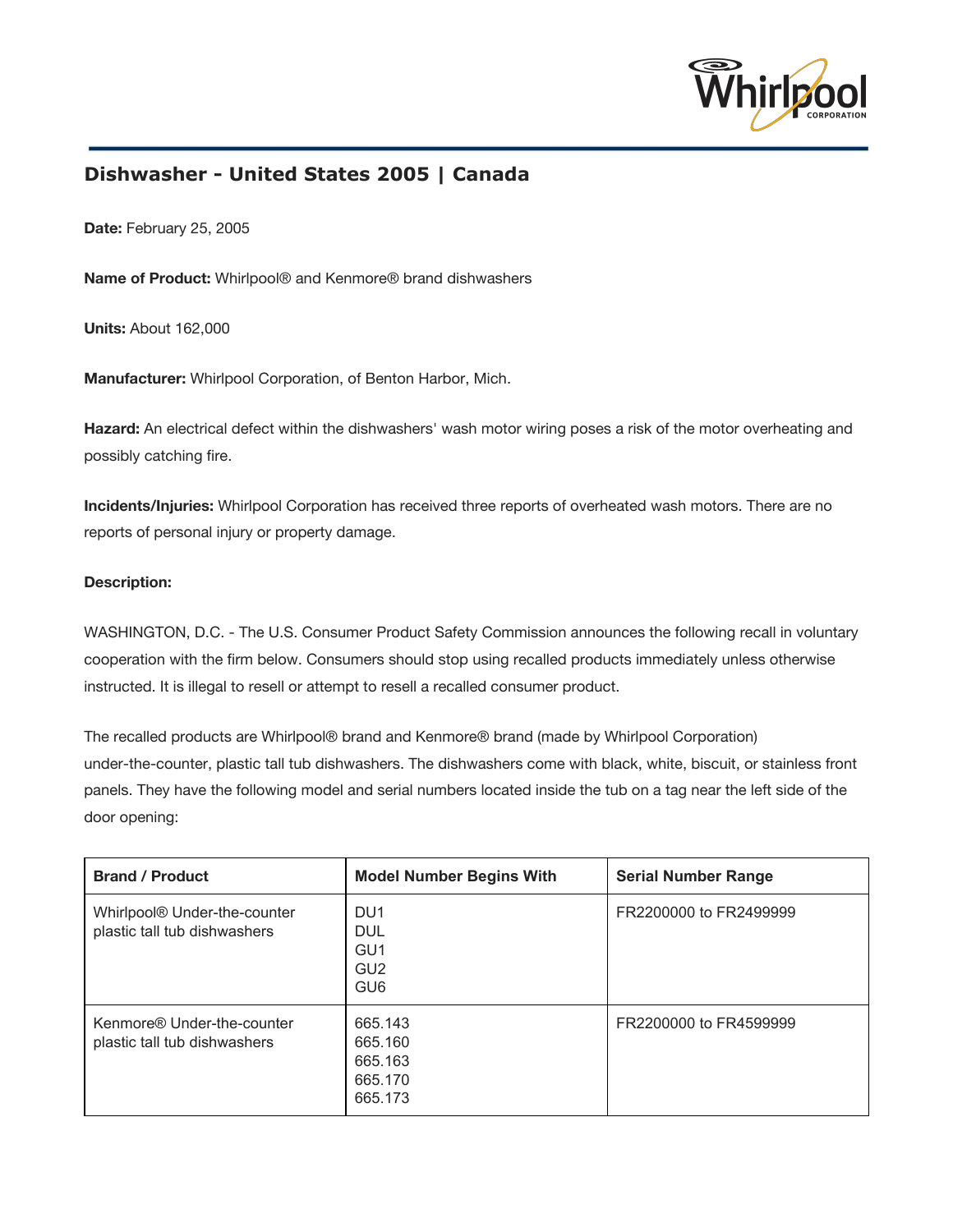\*Not all dishwashers within the serial number range are included in the recall. Consumers should call Whirlpool to determine if their dishwasher is included in this recall.

**Sold At:** Department and appliance stores and through homebuilders nationwide from June 2004 through January 2005 for between \$350 and \$600.

## **Manfactured In:** US

**Consumer Contact:** Call Whirlpool Corporation toll free at (866) 769-7260, Monday - Friday, 8am - 8pm EST.

**Remedy:** Consumers with one of these dishwashers should immediately stop using it, disconnect the electric supply by shutting off the fuse or circuit breaker controlling it, and inform all users of the dishwasher not to use it due to the risk of fire. Consumers should call Whirlpool to determine if their dishwasher is included in this recall. If it is included, Whirlpool Corporation will schedule a free in-home repair. Please do not return the dishwasher to the retailer where it was purchased, as retailers are not prepared to take them back. If you own a Whirlpool® brand and Kenmore® brand under-the-counter plastic tall tub dishwasher and have had service on your wash motor between August 2004 and January 2005, please call Whirlpool Corporation to determine if your unit is included in this recall and to schedule a free, in-home inspection.

## **Representative Models:**